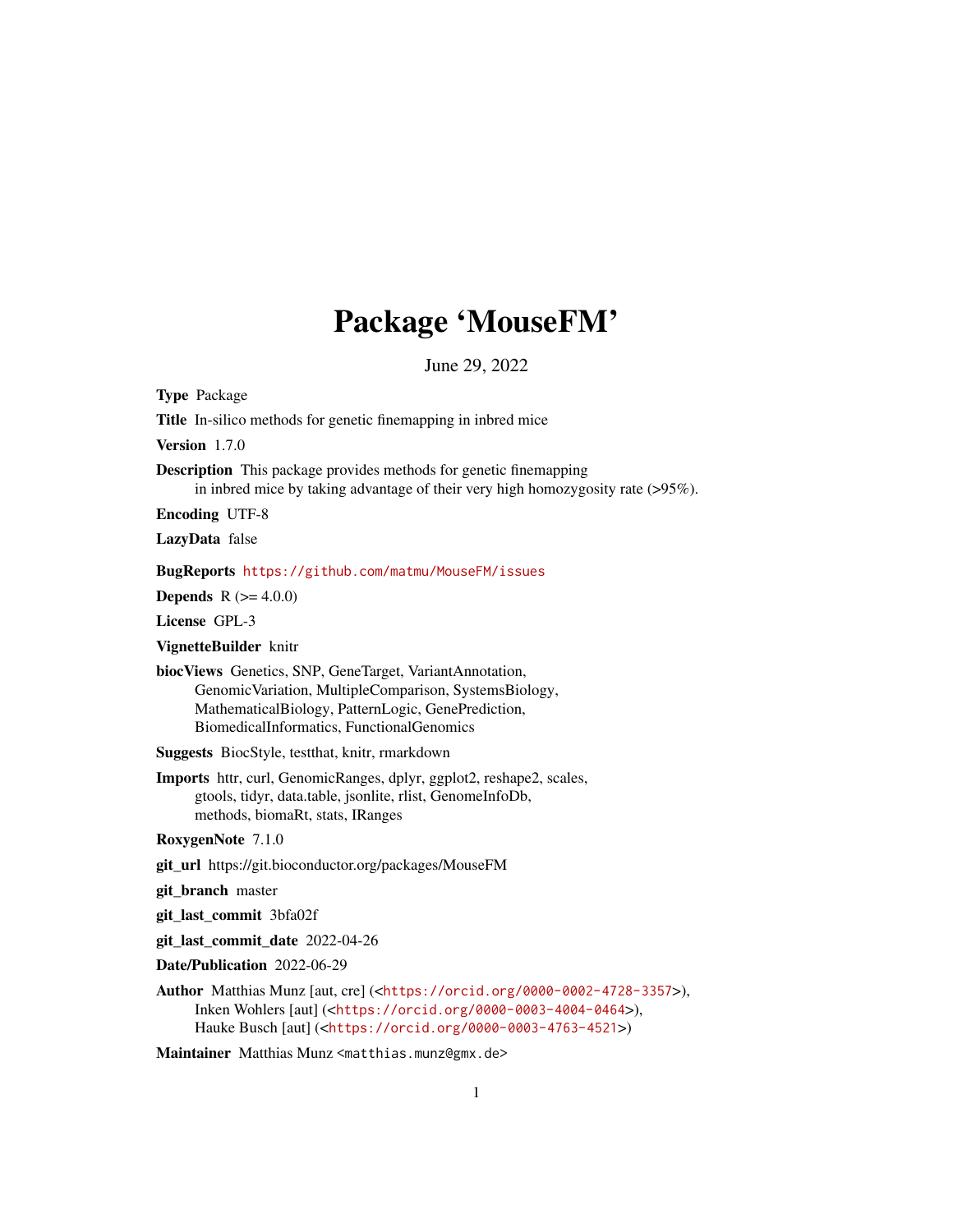## <span id="page-1-0"></span>R topics documented:

|  | 3              |
|--|----------------|
|  | $\overline{4}$ |
|  | $\overline{4}$ |
|  | -5             |
|  | 5              |
|  | 6              |
|  | $\overline{7}$ |
|  | - 8            |
|  | <b>9</b>       |
|  | - 9            |
|  |                |
|  |                |
|  |                |
|  |                |
|  |                |

#### **Index** 2008 **[14](#page-13-0)**

annotate\_consequences *Annotate with consequences*

#### Description

Request variant consequences from Variant Effect Predictor (VEP) via Ensembl Rest Service. Not recommended for large queries.

#### Usage

annotate\_consequences(geno, species)

#### Arguments

| geno    | Data frame or GenomicRanges::GRanges object including columns rsid, ref, alt. |
|---------|-------------------------------------------------------------------------------|
| species | Species name, e.g. mouse (GRCm38) or human (GRCh38).                          |

#### Value

Data frame.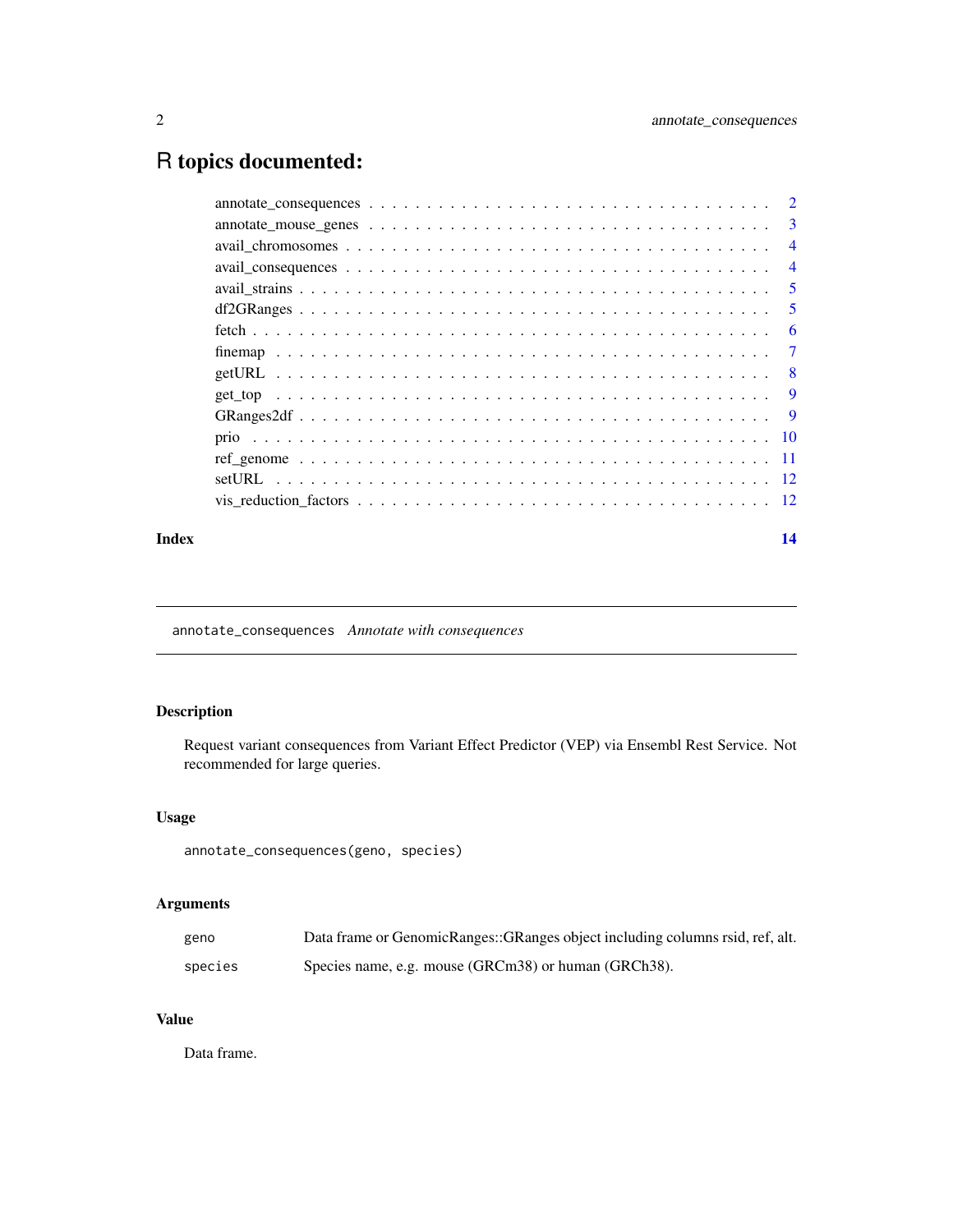#### <span id="page-2-0"></span>annotate\_mouse\_genes 3

#### Examples

```
geno = finemap("chr1",
 start = 5000000, end = 6000000,
  strain1 = c("C57BL_6J"), strain2 = c("AKR_J", "A_J", "BALB_cJ")
\lambdadf = annotate_consequences(geno[seq_len(10), ], "mouse")
geno.granges = finemap("chr1",
   start = 5000000, end = 6000000,
   strain1 = c("C57BL_6J"), strain2 = c("AKR_J", "A_J", "BALB_cJ"),
   return_obj = "granges"
)
df2 = annotate_consequences(geno.granges[seq_len(10), ], "mouse")
```
annotate\_mouse\_genes *Annotate with genes*

#### Description

Request mouse genes from Ensembl Biomart.

#### Usage

```
annotate_mouse_genes(geno, flanking = NULL)
```
#### Arguments

| geno     | Data frame or GenomicRanges::GRanges object including columns chr, pos. |
|----------|-------------------------------------------------------------------------|
| flanking | Size of flanking sequence to be included.                               |

#### Value

Data frame.

#### Examples

```
geno = finemap("chr1",
  start = 5000000, end = 6000000,
  strain1 = c("C57BL_6J"), strain2 = c("AKR_J", "A_J", "BALB_cJ")
)
genes = annotate_mouse_genes(geno, 50000)
```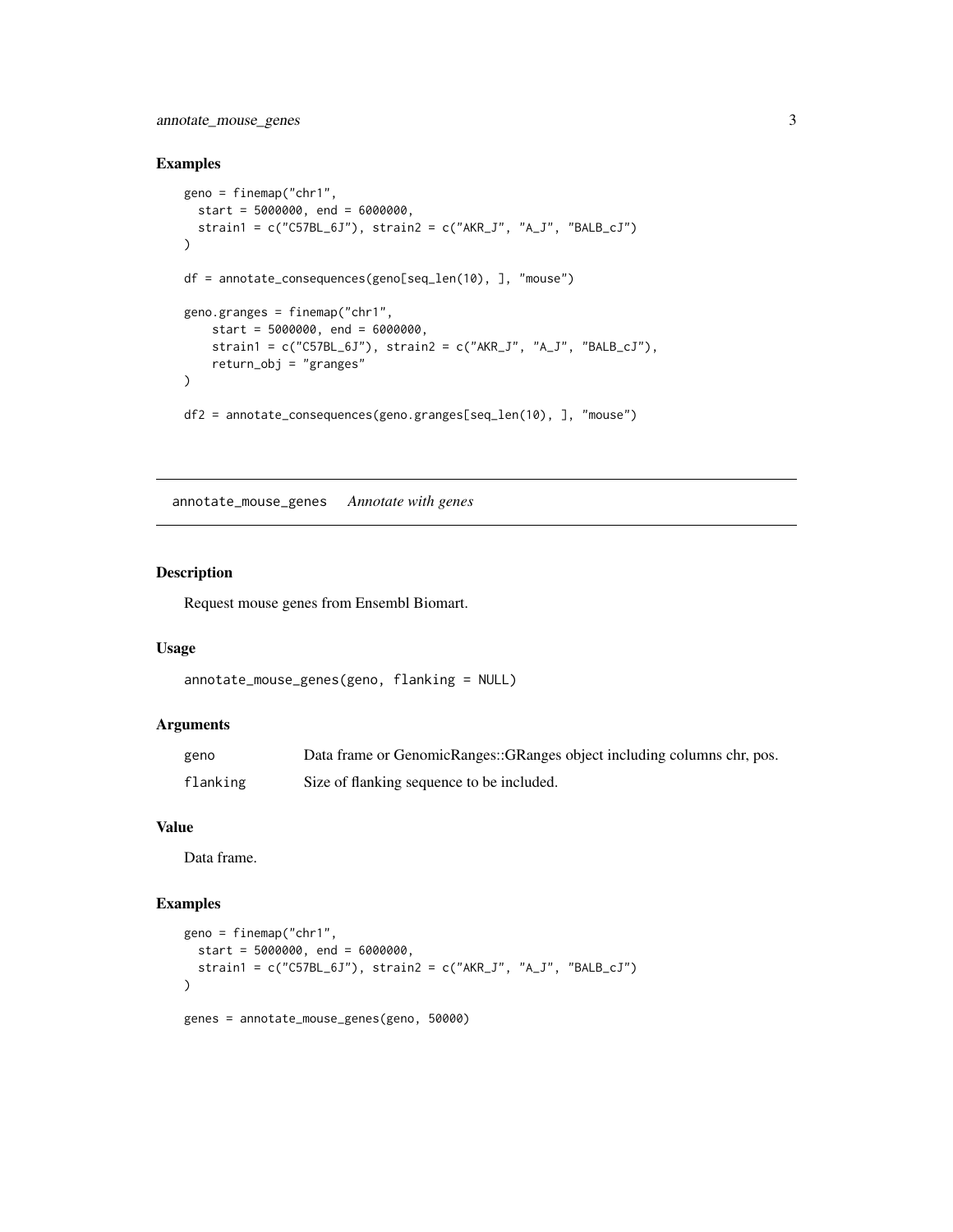<span id="page-3-0"></span>avail\_chromosomes *Available chromosomes*

### Description

Available mouse chromosomes.

#### Usage

avail\_chromosomes()

#### Value

Data frame

#### Examples

avail\_chromosomes()

avail\_consequences *Available consequences*

#### Description

Available consequence and impact types.

#### Usage

avail\_consequences()

#### Value

Data frame.

#### Examples

avail\_consequences()\$consequence

unique(avail\_consequences()\$impact)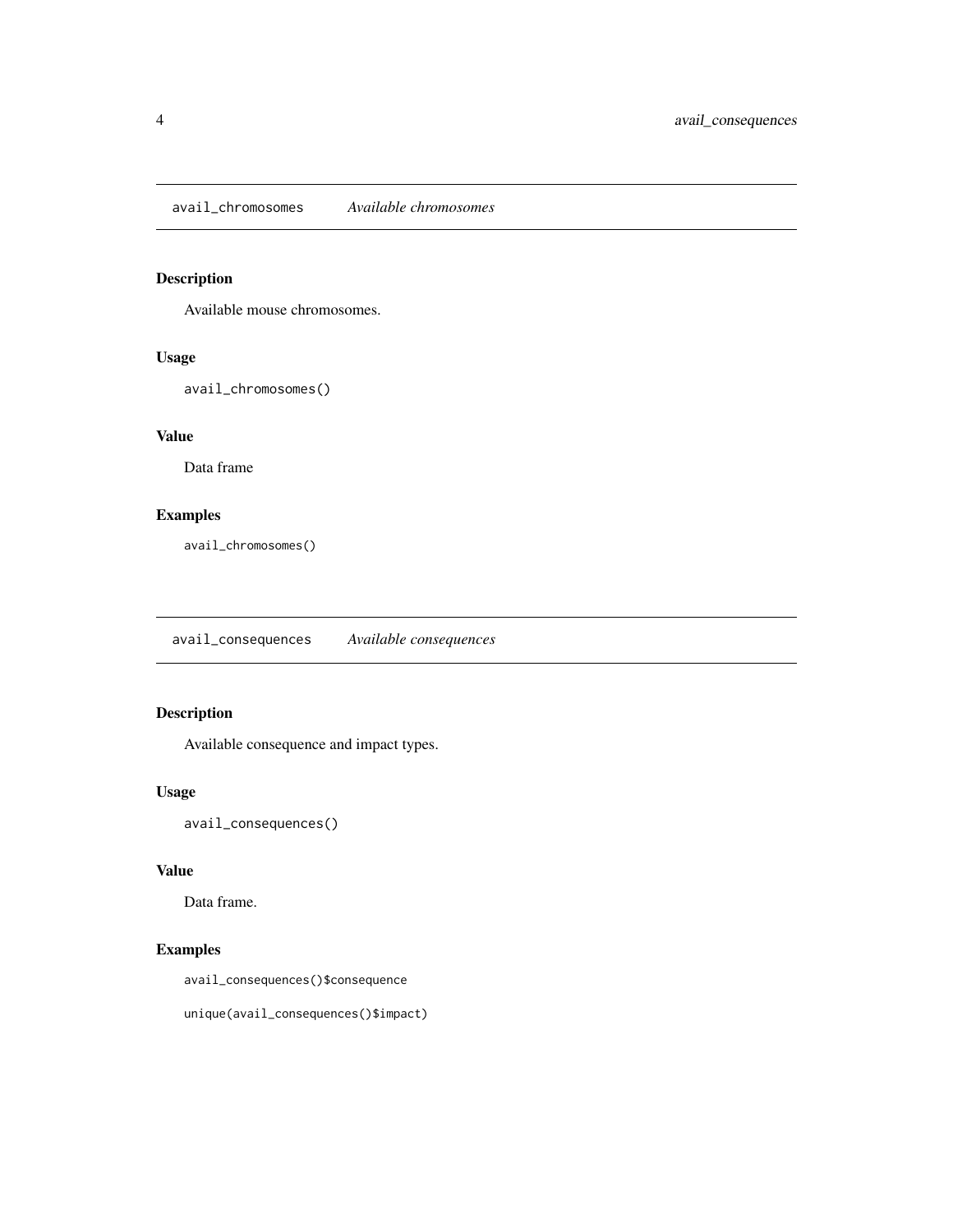<span id="page-4-0"></span>avail\_strains *Available strains*

#### Description

There are 37 strains available.

#### Usage

avail\_strains()

#### Value

Data frame.

#### Examples

avail\_strains()

df2GRanges *Data frame to GenomicRanges::GRanges object*

#### Description

Wrapper for GenomicRanges::makeGRangesFromDataFrame().

#### Usage

```
df2GRanges(
  geno,
  chr_name = "chr",
  start_name = "pos",
  end_name = "pos",strand_name = NULL,
  ref_version = ref_genome(),
  seq_lengths = NULL,
  is_circular = FALSE
)
```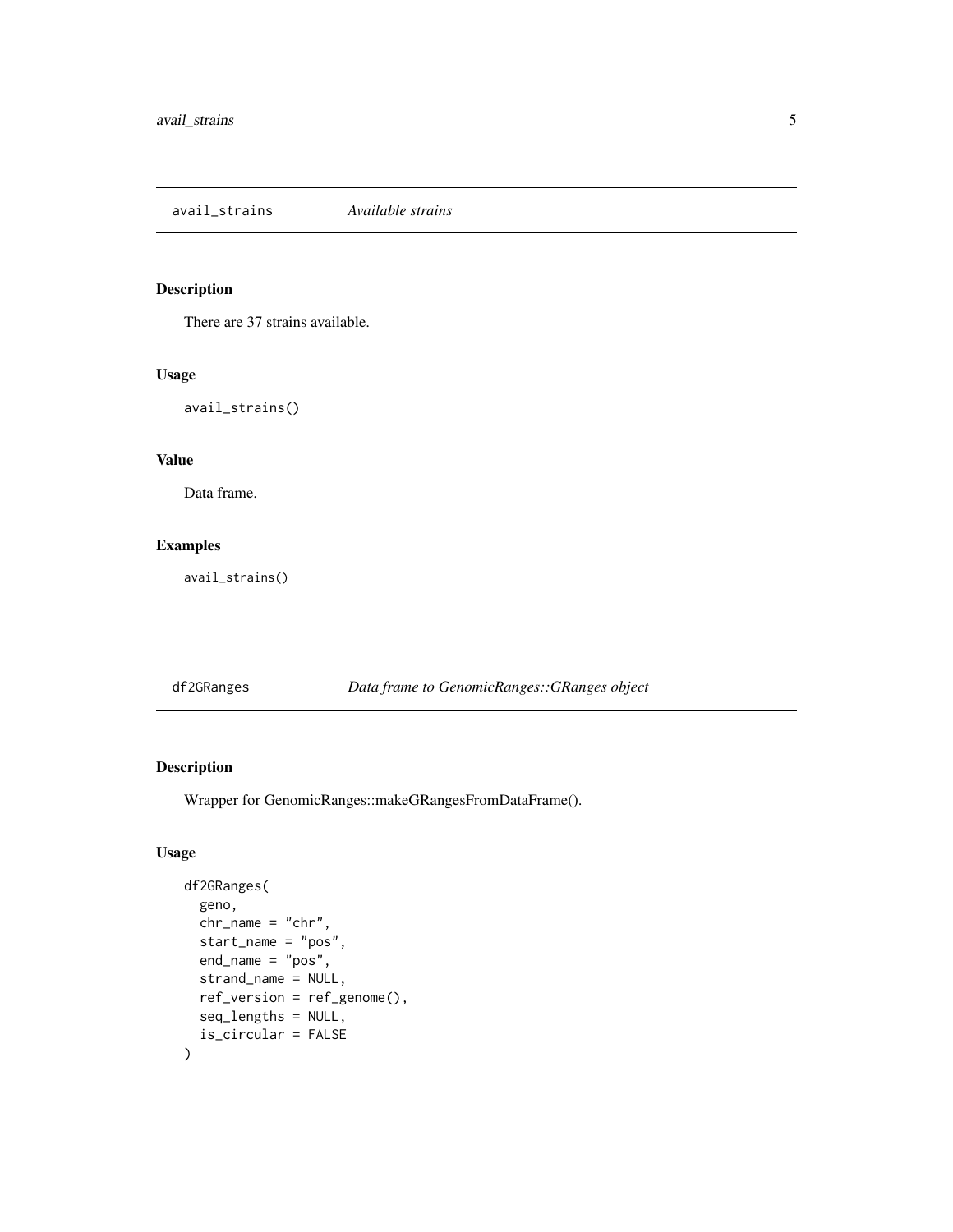#### <span id="page-5-0"></span>Arguments

| geno        | Data frame.                                                          |
|-------------|----------------------------------------------------------------------|
| chr_name    | Name of chromosome column. Default is 'chr'.                         |
| start_name  | Name of start position column. Default is 'pos.'                     |
| end_name    | Name of end position column. Default is 'pos'                        |
| strand_name | Name of end position column. Default is NULL.                        |
| ref_version | Reference genome version. Default is 'ref_genome()'.                 |
| seq_lengths | List of sequence lengths with sequence name as key. Default is NULL. |
| is circular | Whether genome is circular. Default is FALSE.                        |

#### Value

GenomicRanges::GRanges object.

#### Examples

```
geno = finemap("chr1",
  start = 5000000, end = 6000000,
  strain1 = c("C57BL_6J"), strain2 = c("AKR_J", "A_J", "BALB_cJ")
\overline{)}geno$strand = "+"
seq_lengths = stats::setNames(
    as.list(avail_chromosomes()$length),
    avail_chromosomes()$chr
\mathcal{L}geno.granges = df2GRanges(geno,
    strand_name = "strand",
    seq_lengths = seq_lengths
)
```
fetch *Fetch*

#### Description

Fetch homozygous genotypes for a specified chromosomal region in 37 inbred mouse strains.

#### Usage

```
fetch(
 chr,
  start = NULL,
 end = NULL,consequence = NULL,
  import = NULL,return_obj = "dataframe"
)
```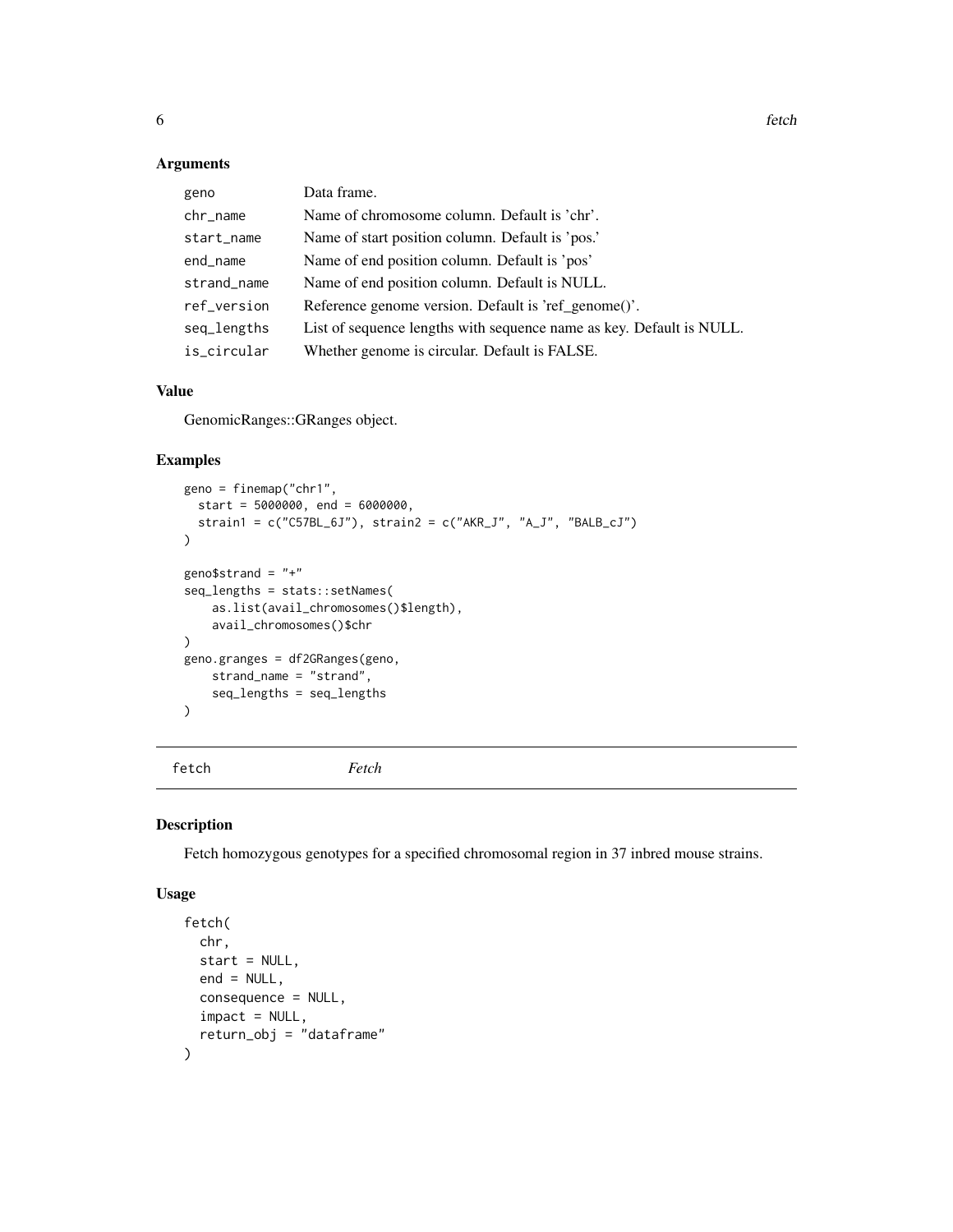#### <span id="page-6-0"></span>finemap 7 and 2008 and 2008 and 2008 and 2008 and 2008 and 2008 and 2008 and 2008 and 2008 and 2008 and 2008 and 2008 and 2008 and 2008 and 2008 and 2008 and 2008 and 2008 and 2008 and 2008 and 2008 and 2008 and 2008 and 2

#### Arguments

| chr         | Vector of chromosome names.                                                                                                                                          |
|-------------|----------------------------------------------------------------------------------------------------------------------------------------------------------------------|
| start       | Optional vector of chromosomal start positions of target regions (GRCm38).                                                                                           |
| end         | Optional vector of chromosomal end positions of target regions (GRCm38).                                                                                             |
| consequence | Optional vector of consequence types.                                                                                                                                |
| impact      | Optional vector of impact types.                                                                                                                                     |
| return_obj  | The user can choose to get the result to be returned as data frame ("dataframe")<br>or as a GenomicRanges::GRanges ("granges") object. Default value is "dataframe". |

#### Value

Data frame or GenomicRanges::GRanges object containing result data.

#### Examples

geno = fetch("chr7", start = 5000000, end = 6000000)

comment(geno)

finemap *Finemapping of genetic regions*

#### Description

Finemapping of genetic regions in 37 inbred mice by taking advantage of their very high homozygosity rate (>95 chromosomal regions (GRCm38), this method extracts homozygous SNVs for which the allele differs between two sets of strains (e.g. case vs controls) and outputs respective causal SNV/gene candidates.

#### Usage

```
finemap(
 chr,
  start = NULL,
 end = NULL,strain1,
  strain2,
  consequence = NULL,
  import = NULL,thr1 = 0,
  thr2 = \theta,
  return_obj = "dataframe"
)
```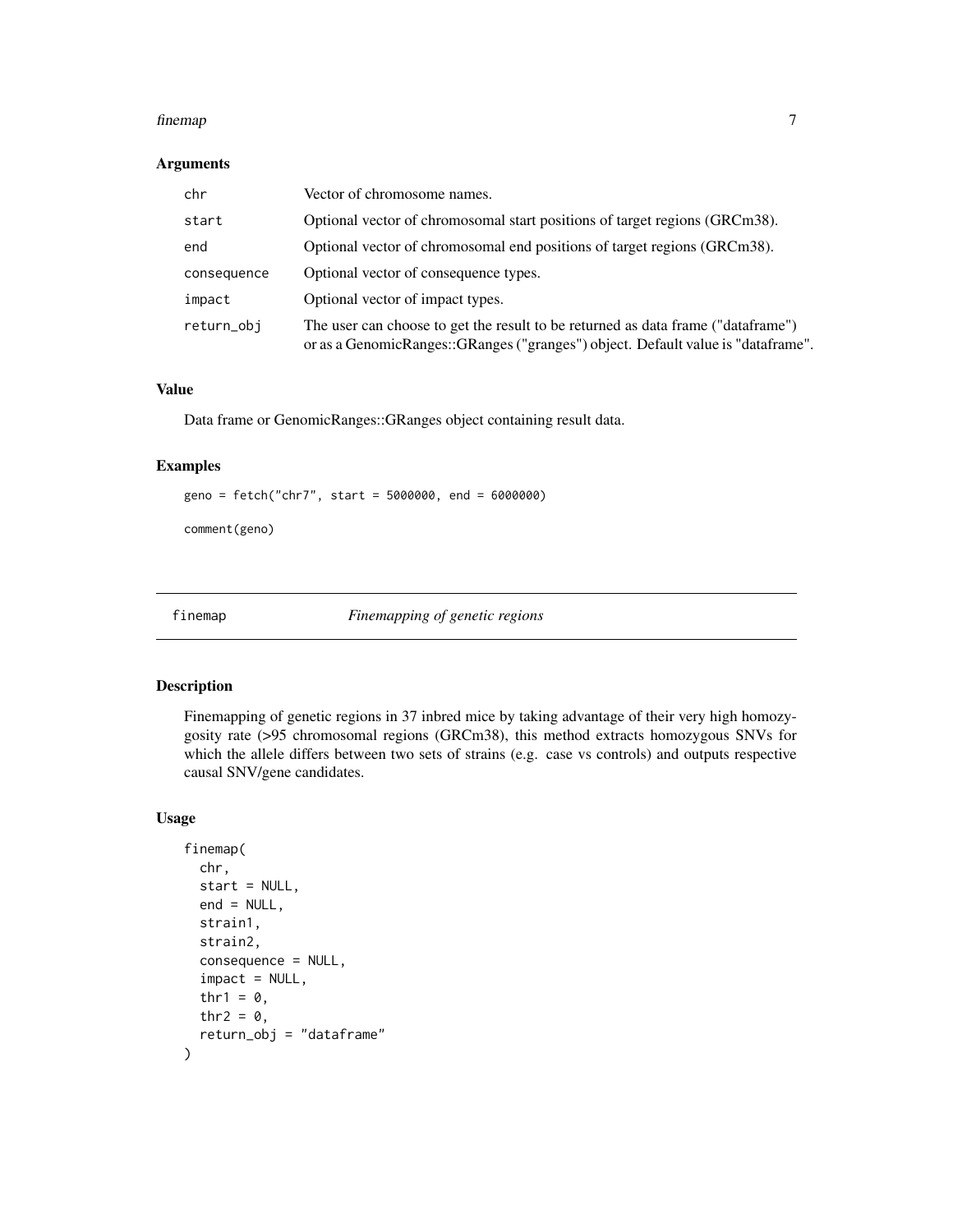#### <span id="page-7-0"></span>Arguments

| chr         | Vector of chromosome names.                                                                                                                                           |
|-------------|-----------------------------------------------------------------------------------------------------------------------------------------------------------------------|
| start       | Optional vector of chromosomal start positions of target regions (GRCm38).                                                                                            |
| end         | Optional vector of chromosomal end positions of target regions (GRCm38).                                                                                              |
| strain1     | First strain set with strains from avail_strains().                                                                                                                   |
| strain2     | Second strain set with strains from avail_strains().                                                                                                                  |
| consequence | Optional vector of consequence types.                                                                                                                                 |
| impact      | Optional vector of impact types.                                                                                                                                      |
| thr1        | Number discordant strains in strain1. Between 0 and length(strain1)-1. 0 by<br>default.                                                                               |
| thr2        | Number discordant strains in strain2. Between 0 and length(strain2)-1. 0 by<br>default.                                                                               |
| return_obj  | The user can choose to get the result to be returned as data frame ("data frame")<br>or as a GenomicRanges::GRanges ("granges") object. Default value is "dataframe". |

#### Value

Data frame or GenomicRanges::GRanges object containing result data.

#### Examples

```
geno = finemap("chr1",
   start = 5000000, end = 6000000,
    strain1 = c("C57BL_6J"), strain2 = c("129S1_SvImJ", "129S5SvEvBrd",
        "AKR_J"
    )
\mathcal{L}
```
comment(geno)

getURL *Get backend service url*

#### Description

Get backend service URL. Default: http://mousefm.genehopper.de/rest/finemap/

#### Usage

getURL()

#### Value

URL string.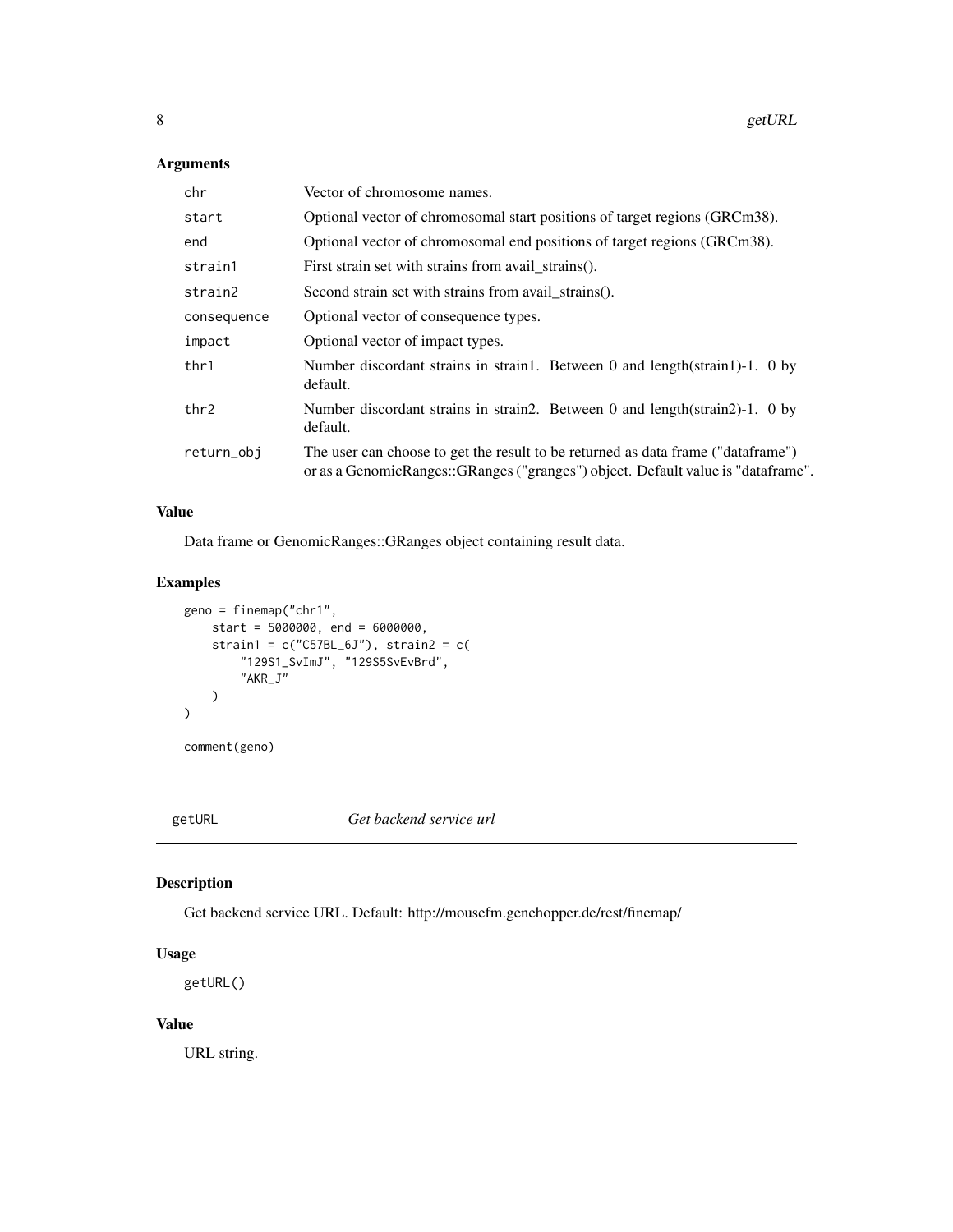#### <span id="page-8-0"></span>get\_top 9

#### Examples

getURL()

| get_top | <b>Best strain combinations</b> |
|---------|---------------------------------|
|---------|---------------------------------|

#### Description

Get best strain combinations

#### Usage

get\_top(red, n\_top)

#### Arguments

| red   | Reduction factors data frame.          |
|-------|----------------------------------------|
| n_top | Number of combinations to be returned. |

#### Value

Data frame

#### Examples

```
l = \text{prio("chr1",start = 5000000, end = 6000000,
  strain = "C57BL_6J", strain2 = "AKR_J"\lambdaget_top(l$reduction, 3)
```
GRanges2df *GenomicRanges::GRanges object to data frame*

#### Description

Wrapper for as.data.frame().

#### Usage

```
GRanges2df(granges)
```
#### Arguments

granges GenomicRanges::GRanges object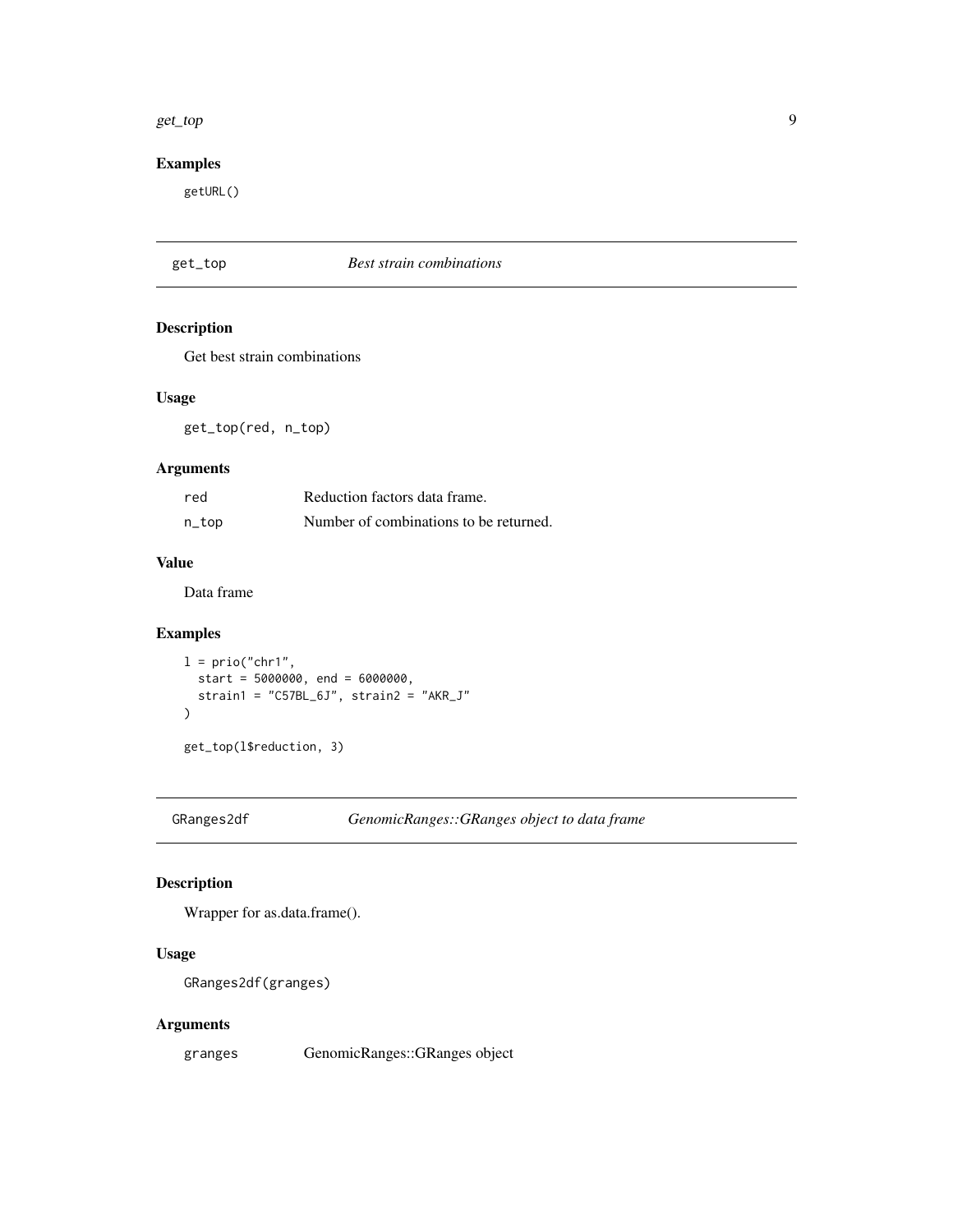#### Value

Data frame.

#### Examples

```
geno.granges = finemap("chr1",
   start = 5000000, end = 6000000,
    strain1 = c("C57BL_6J"), strain2 = c("AKR_J", "A_J", "BALB_cJ"),
   return_obj = "granges"
)
geno = GRanges2df(geno.granges)
```
prio *Prioritization of inbred mouse strains for refining genetic regions*

#### Description

This method allows to select strain combinations which best refine a specified genetic region (GRCm38). E.g. if a crossing experiment with two inbred mouse strains 'strain1' and 'strain2' resulted in a QTL, the outputted strain combinations can be used to refine the respective region in further crossing experiments.

#### Usage

```
prio(
  chr,
  start = NULL,
 end = NULL,strain1 = NULL,
  strain2 = NULL,
  consequence = NULL,
  impact = NULL,
 min\_strain\_benef = 0.1,
 max_set_size = 3,
  return_obj = "dataframe"
)
```
#### Arguments

| chr         | Vector of chromosome names.                                                |
|-------------|----------------------------------------------------------------------------|
| start       | Optional vector of chromosomal start positions of target regions (GRCm38). |
| end         | Optional vector of chromosomal end positions of target regions (GRCm38).   |
| strain1     | First strain set with strains from avail strains().                        |
| strain2     | Second strain set with strains from avail_strains().                       |
| consequence | Optional vector of consequence types.                                      |

<span id="page-9-0"></span>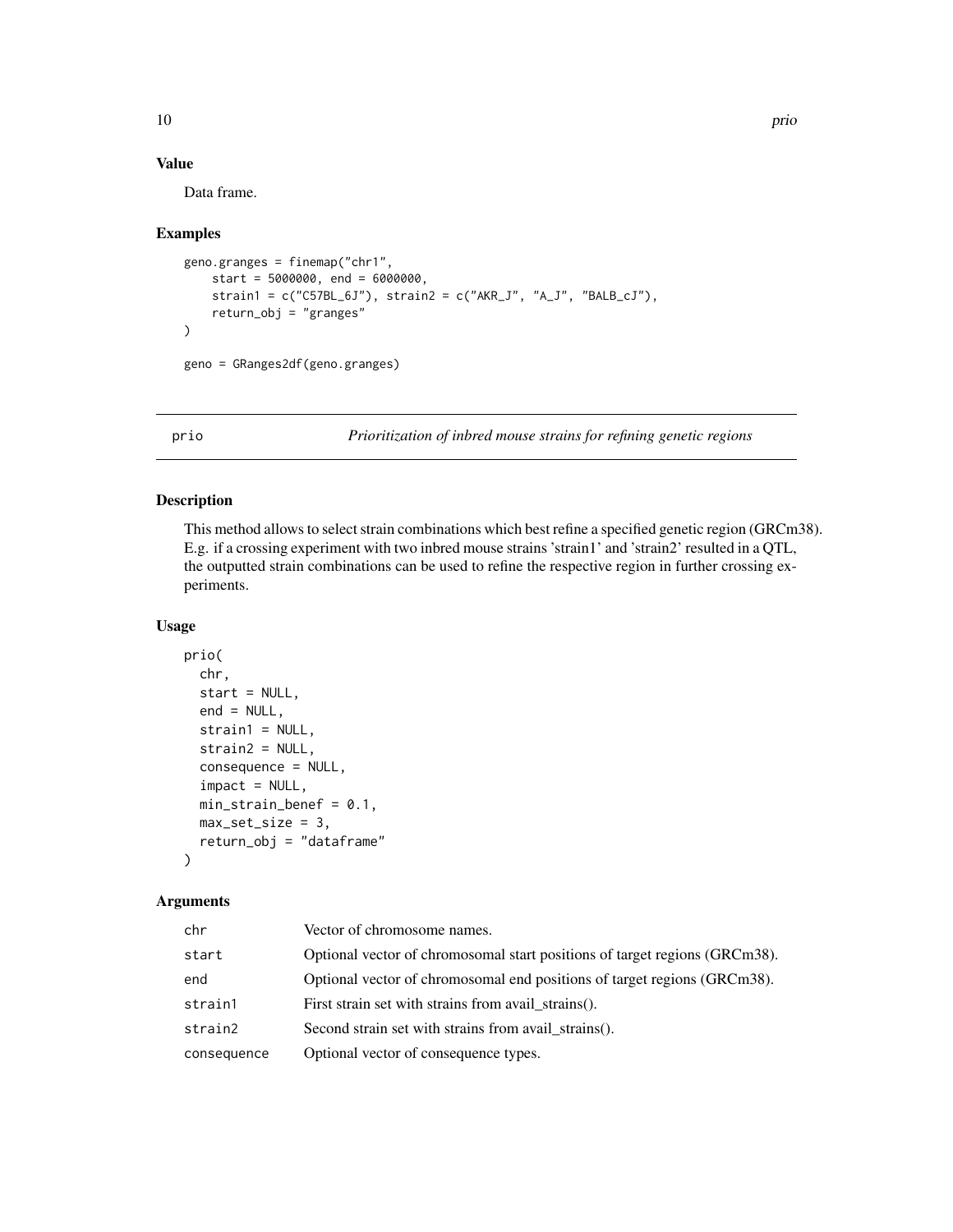#### <span id="page-10-0"></span>ref\_genome 11

| impact           | Optional vector of impact types.                                                                                                                                         |
|------------------|--------------------------------------------------------------------------------------------------------------------------------------------------------------------------|
| min_strain_benef |                                                                                                                                                                          |
|                  | Minimum reduction factor (min) of a single strain.                                                                                                                       |
| max_set_size     | Maximum set of strains.                                                                                                                                                  |
| return_obi       | The user can choose to get the result to be returned as data frame ("dataframe")<br>or as a GenomicRanges::GRanges ("granges") object. Default value is "data<br>frame". |

#### Value

Data frame

#### Examples

```
res = prio("chr1",
  start = 5000000, end = 6000000, strain1 = "C57BL_6J",
  strain2 = "AKR_J"\mathcal{L}comment(res$genotypes)
```
ref\_genome *Reference genome version*

#### Description

Returns version of reference genome used in package MouseFM.

#### Usage

ref\_genome()

#### Value

Vector.

#### Examples

ref\_genome()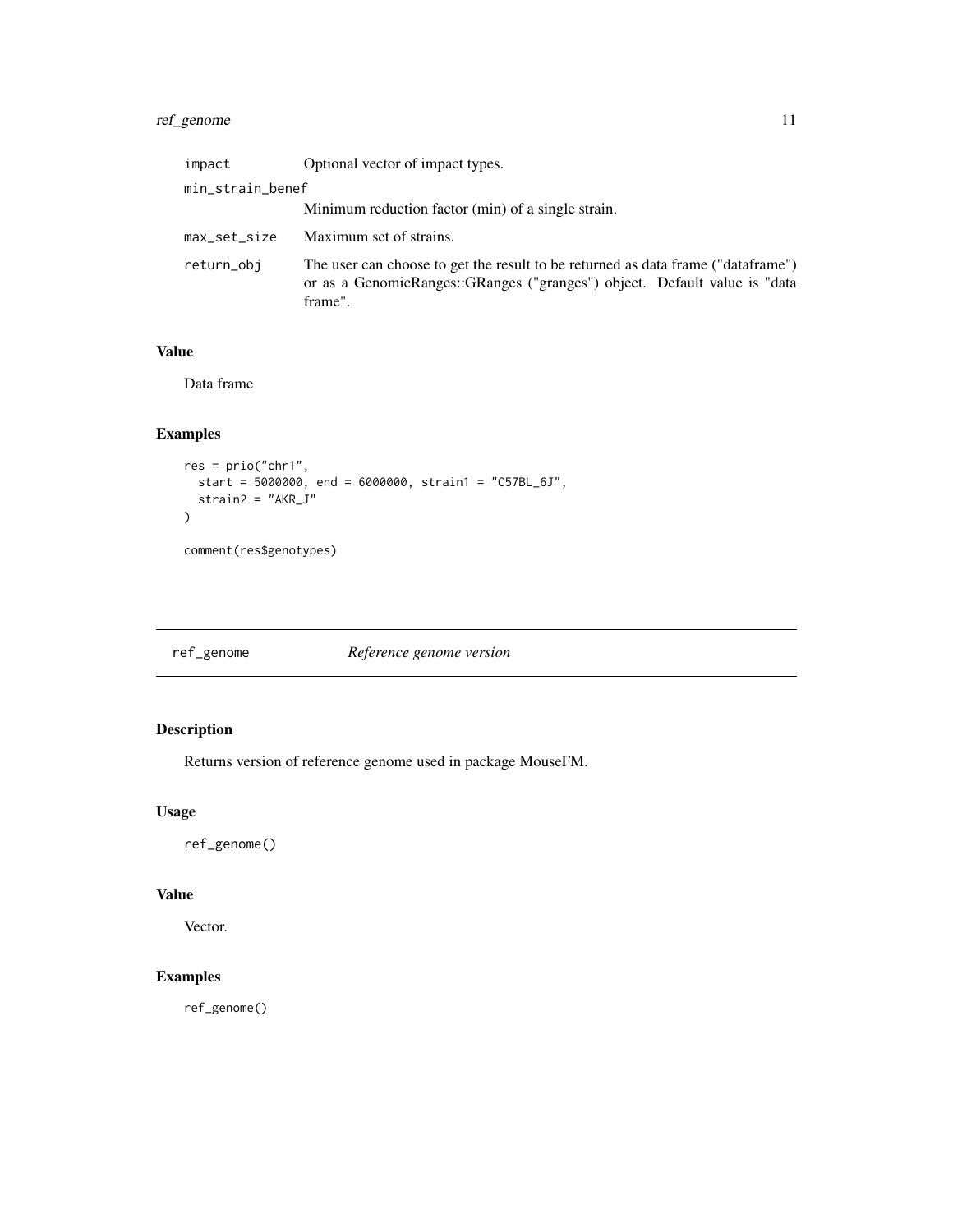<span id="page-11-0"></span>

#### Description

Set backend service URL. Default: http://mousefm.genehopper.de/rest/finemap/

#### Usage

setURL(url)

#### Arguments

url URL of backend service.

#### Value

No return value.

#### Examples

setURL("http://backendserver.com")

vis\_reduction\_factors *Visualize*

#### Description

Visualize reduction factors

#### Usage

```
vis_reduction_factors(geno, red, n_top)
```
#### Arguments

| geno  | Genotype data frame or GenomicRanges::GRanges object. |
|-------|-------------------------------------------------------|
| red   | Reduction factor data frame.                          |
| n_top | Number if combinations to be returned.                |

#### Value

Data frame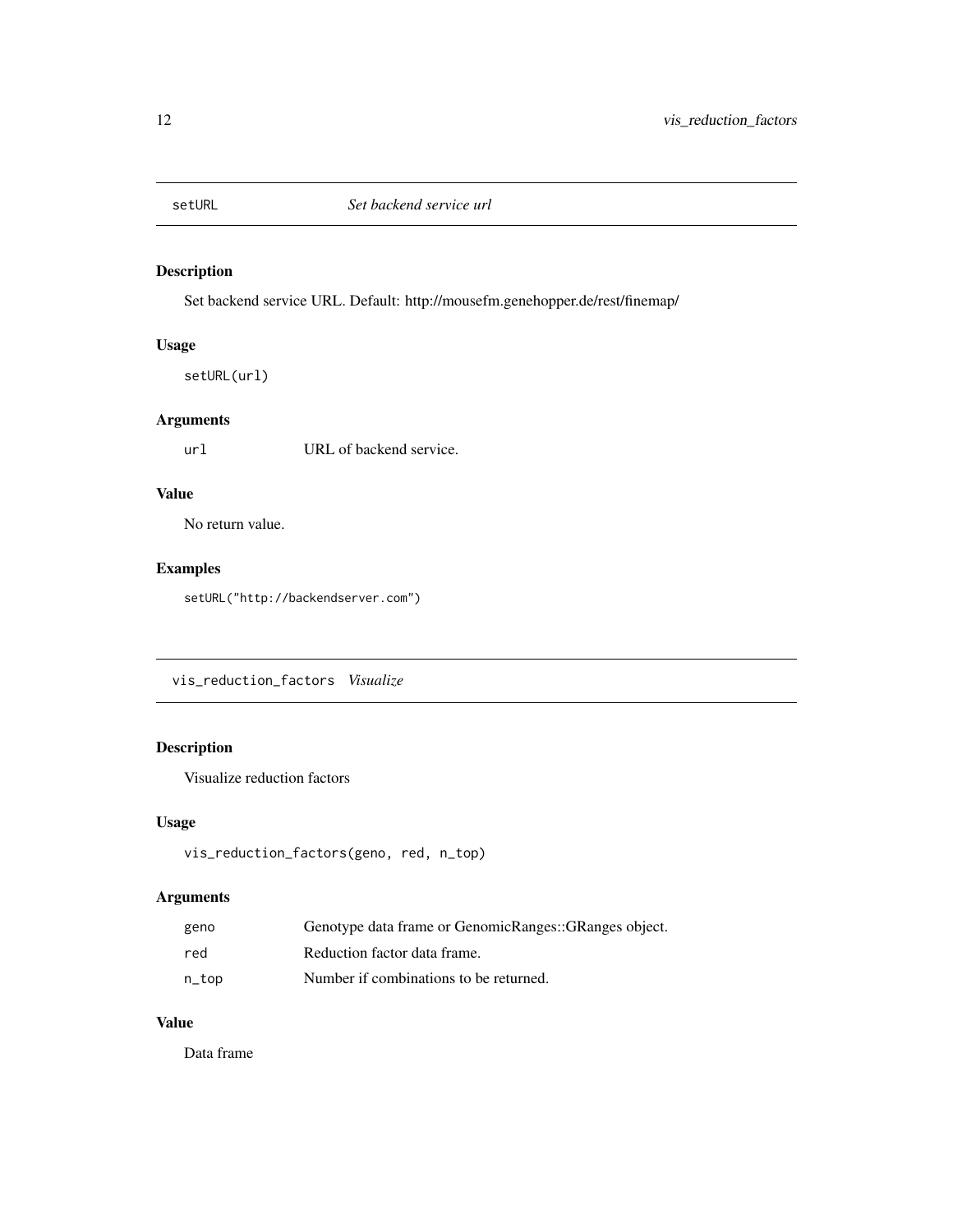vis\_reduction\_factors 13

#### Examples

```
l = \text{prio}(c("chr1", "chr2"),start = c(5000000, 5000000),
 end = c(6000000, 6000000), strain1 = c("C3H_HeH"), strain2 = "AKR_J"
\lambdaplots = vis_reduction_factors(l$genotypes, l$reduction, 2)
plots[[1]]
plots[[2]]
```